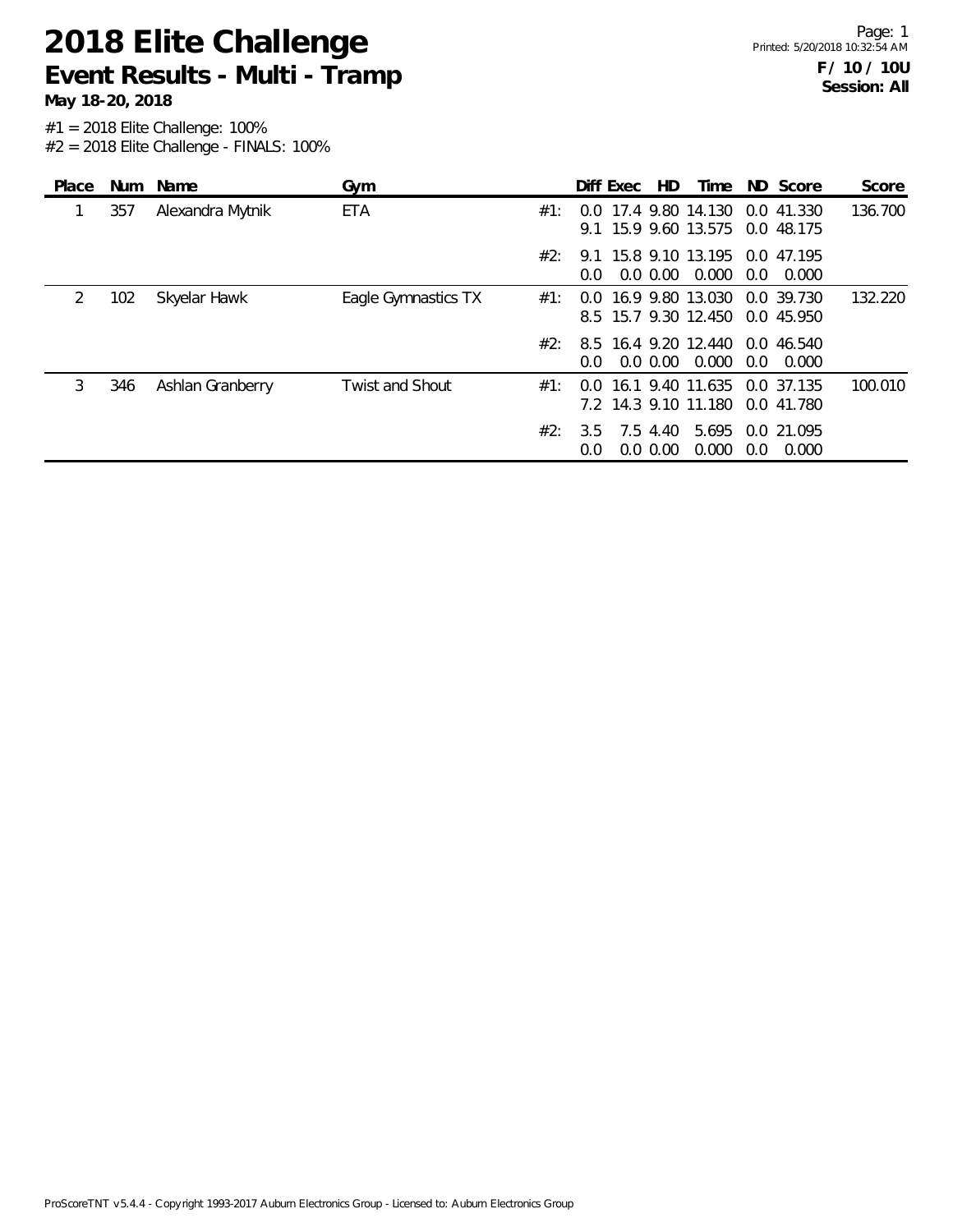**May 18-20, 2018**

| Place | Num | Name            | Gym               |     | Diff Exec                                    | HD                   | Time                                 |            | ND Score                 | Score   |
|-------|-----|-----------------|-------------------|-----|----------------------------------------------|----------------------|--------------------------------------|------------|--------------------------|---------|
| 1     | 141 | Ava Huss        | Air Sports        | #1: | 0.0 17.6 9.50 14.650<br>8.7                  |                      | 15.9 9.40 13.985                     |            | 0.0 41.750<br>0.0 47.985 | 136.420 |
|       |     |                 |                   | #2: | 8.7<br>0.0                                   | 0.0 0.00             | 15.3 8.90 13.785<br>0.000            | 0.0        | 0.0 46.685<br>0.000      |         |
| 2     | 358 | Marissa Oubre   | Gymagic           | #1: | 0.0 16.8 9.60 13.690<br>8.9                  |                      | 14.7 9.30 12.960                     |            | 0.0 40.090<br>0.0 45.860 | 132.630 |
|       |     |                 |                   | #2: | 8.9<br>0.0                                   | 0.0 0.00             | 15.5 9.10 13.180<br>0.000            | 0.0        | 0.0 46.680<br>0.000      |         |
| 3     | 344 | Angelina Garza  | Gymagic           | #1: | 0.0<br>8.5                                   |                      | 16.0 9.30 14.125<br>15.1 8.40 13.430 |            | 0.0 39.425<br>0.0 45.430 | 131.230 |
|       |     |                 |                   | #2: | 8.5<br>0.0                                   | 0.0 0.00             | 15.6 8.70 13.575<br>0.000            | 0.0        | 0.0 46.375<br>0.000      |         |
| 4     | 341 | Leah Edelman    | Gymnastics Du Sol | #1: | 0.0<br>6.9                                   |                      | 16.5 9.40 13.410<br>15.3 9.70 13.390 |            | 0.0 39.310<br>0.0 45.290 | 130.515 |
|       |     |                 |                   | #2: | 6.9<br>0.0                                   | 0.0 0.00             | 15.9 9.60 13.515<br>0.000            | 0.0        | 0.0 45.915<br>0.000      |         |
| 5     | 103 | Skyla Johnson   | All American      | #1: | 0.0 15.8 9.00 13.665<br>8.4 14.7 9.90 13.515 |                      |                                      |            | 0.0 38.465<br>0.0 46.515 | 130.410 |
|       |     |                 |                   | #2: | 8.4<br>0.0                                   | 0.0 0.00             | 15.1 8.90 13.030<br>0.000            | 0.0        | 0.0 45.430<br>0.000      |         |
| 6     | 339 | Kalyana Dickson | Trevinos          | #1: | 0.0 16.3 9.10 13.280<br>7.6 15.3 9.40 13.955 |                      |                                      |            | 0.0 38.680<br>0.0 46.255 | 129.460 |
|       |     |                 |                   | #2: | 7.2 14.5 9.30 13.525<br>0.0                  | 0.0 0.00             | 0.000                                | 0.0        | 0.0 44.525<br>0.000      |         |
| 7     | 286 | Zuzu Smith      | Midwest Training  | #1: | 0.0<br>8.7                                   |                      | 16.0 9.10 13.715<br>13.1 9.20 13.525 |            | 0.0 38.815<br>0.0 44.525 | 127.335 |
|       |     |                 |                   | #2: | 8.7<br>0.0                                   | 0.0 0.00             | 13.0 9.00 13.295<br>0.000            | 0.0        | 0.0 43.995<br>0.000      |         |
| 8     | 150 | Cayley Pitblado | Air Sports        | #1: | $0.0^{\circ}$<br>7.6 14.2 9.30 12.795        |                      | 16.1 9.40 12.760                     |            | 0.0 38.260<br>0.0 43.895 | 125.985 |
|       |     |                 |                   | #2: | 7.6 14.0 9.40 12.830 0.0 43.830<br>0.0       | 0.0 0.00             | 0.000                                | 0.0        | 0.000                    |         |
| 9     | 363 | Ashley Sherman  | Elite Trampoline  | #1: | 0.0<br>7.5                                   |                      | 16.4 9.70 12.565<br>14.7 8.90 12.290 |            | 0.0 38.665<br>0.0 43.390 | 82.055  |
|       |     |                 |                   | #2: | 0.0<br>0.0                                   | 0.0 0.00<br>0.0 0.00 | 0.000<br>0.000                       | 0.0<br>0.0 | 0.000<br>0.000           |         |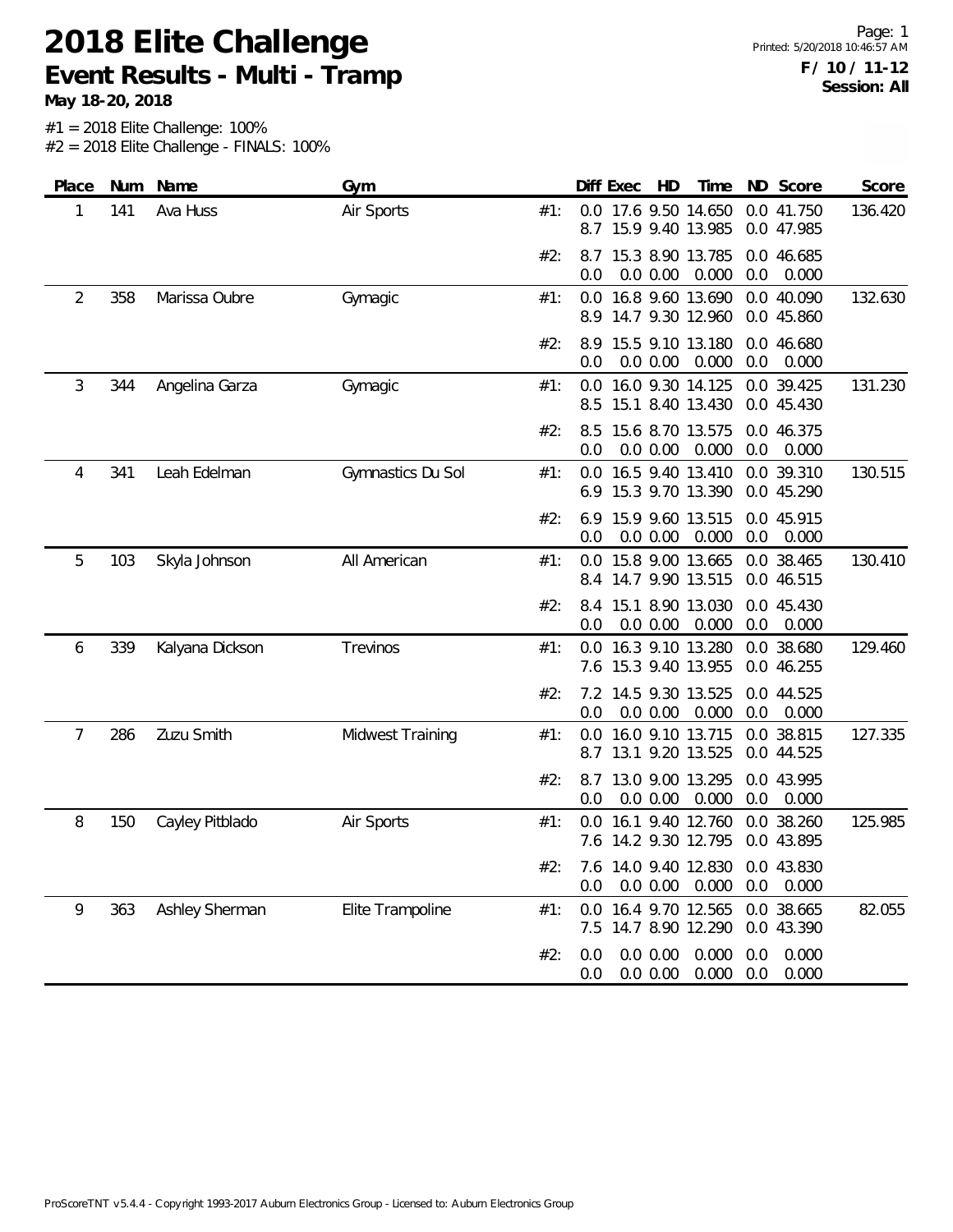**May 18-20, 2018**

| Place |     | Num Name      | Gvm                       | Diff Exec HD |  |                                                                     | Time ND Score                           | Score   |
|-------|-----|---------------|---------------------------|--------------|--|---------------------------------------------------------------------|-----------------------------------------|---------|
|       | 334 | Gavin Britton | <b>Premier Gymnastics</b> |              |  | 8.1 15.8 9.20 13.790 0.0 46.890                                     | $\#1$ : 0.0 14.9 9.60 13.910 0.0 38.410 | 132.170 |
|       |     |               |                           | O O          |  | $\#2$ : 8.1 16.4 8.50 13.870 0.0 46.870<br>0.0 0.00 0.000 0.0 0.000 |                                         |         |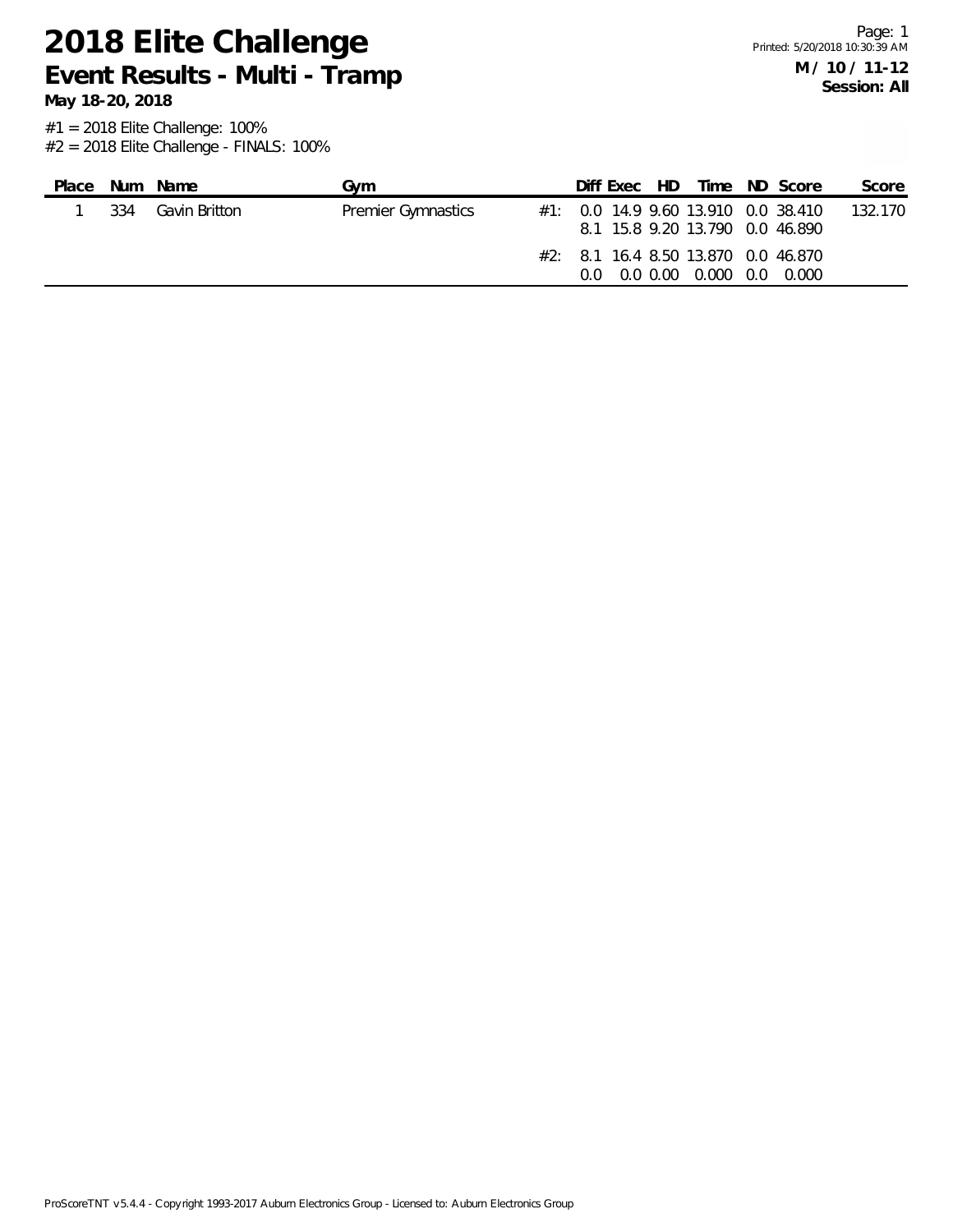**May 18-20, 2018**

| Place          | Num | Name               | Gym                    |     |            | Diff Exec | HD                   | Time                                     |            | ND Score                 | Score   |
|----------------|-----|--------------------|------------------------|-----|------------|-----------|----------------------|------------------------------------------|------------|--------------------------|---------|
| 1              | 349 | Paxton Henley      | Manning Gymnastics     | #1: | 8.4        |           |                      | 0.0 17.9 9.60 14.865<br>16.5 9.40 14.795 |            | 0.0 42.365<br>0.0 49.095 | 141.005 |
|                |     |                    |                        | #2: | 8.4<br>0.0 |           | 0.0 0.00             | 16.6 9.60 14.945<br>0.000                | 0.0        | 0.0 49.545<br>0.000      |         |
| $\overline{2}$ | 337 | Cecilia Cina       | <b>T&amp;T Express</b> | #1: | 9.1        |           |                      | 0.0 17.7 9.70 14.570<br>15.5 9.30 14.320 |            | 0.0 41.970<br>0.0 48.220 | 137.595 |
|                |     |                    |                        | #2: | 9.1<br>0.0 |           | 0.0 0.00             | 14.7 9.30 14.305<br>0.000                | 0.0        | 0.0 47.405<br>0.000      |         |
| 3              | 156 | Caroline Walker    | Eagle Gymnastics TX    | #1: | 0.0<br>8.5 |           |                      | 17.9 9.20 14.015<br>16.0 9.30 13.600     |            | 0.0 41.115<br>0.0 47.400 | 136.245 |
|                |     |                    |                        | #2: | 8.5<br>0.0 |           | 0.0 0.00             | 16.7 8.90 13.630<br>0.000                | 0.0        | 0.0 47.730<br>0.000      |         |
| 4              | 332 | Kamryn Bourque     | Hangtime TNT           | #1: | 0.0<br>9.1 |           |                      | 16.7 9.80 14.475<br>15.2 8.70 13.365     |            | 0.0 40.975<br>0.0 46.365 | 134.865 |
|                |     |                    |                        | #2: | 9.1<br>0.0 |           | 0.0 0.00             | 15.7 9.30 13.425<br>0.000                | 0.0        | 0.0 47.525<br>0.000      |         |
| 5              | 146 | Mya Millikin       | Eagle Gymnastics TX    | #1: | 0.0<br>8.5 |           |                      | 16.9 9.40 13.695<br>16.0 9.50 13.760     |            | 0.0 39.995<br>0.0 47.760 | 134.725 |
|                |     |                    |                        | #2: | 8.5<br>0.0 |           | 0.0 0.00             | 16.2 8.90 13.370<br>0.000                | 0.0        | 0.0 46.970<br>0.000      |         |
| 6              | 161 | Madison Zander     | Let It Shine           | #1: | 0.0<br>9.3 |           |                      | 16.6 9.80 13.880<br>14.6 9.20 13.980     |            | 0.0 40.280<br>0.0 47.080 | 134.230 |
|                |     |                    |                        | #2: | 9.3<br>0.0 |           | 0.0 0.00             | 14.6 9.00 13.970<br>0.000                | 0.0        | 0.0 46.870<br>0.000      |         |
| 7              | 360 | Skylar Reale       | Indigo                 | #1: | 0.0<br>8.5 |           |                      | 16.3 9.50 14.450<br>15.5 9.30 14.365     |            | 0.0 40.250<br>0.0 47.665 | 134.015 |
|                |     |                    |                        | #2: | 8.5<br>0.0 |           | 0.0 0.00             | 14.8 8.80 14.000<br>0.000                | 0.0        | 0.0 46.100<br>0.000      |         |
| 8              | 340 | Maleah Domengeaux  | <b>T&amp;T Express</b> | #1: | 0.0<br>9.1 |           |                      | 17.1 9.70 14.190<br>15.3 9.30 13.455     |            | 0.0 40.990<br>0.0 47.155 | 131.305 |
|                |     |                    |                        | #2: | 0.0        |           | 0.0 0.00             | 8.2 14.5 7.90 12.560<br>0.000            | 0.0        | 0.0 43.160<br>0.000      |         |
| 9              | 284 | <b>Reese Nix</b>   | Oklahoma Extreme       | #1: | 0.0<br>9.9 |           |                      | 16.4 9.30 14.440<br>14.1 8.80 14.060     |            | 0.0 40.140<br>0.0 46.860 | 87.000  |
|                |     |                    |                        | #2: | 0.0<br>0.0 |           | 0.0 0.00<br>0.0 0.00 | 0.000<br>0.000                           | 0.0<br>0.0 | 0.000<br>0.000           |         |
| 10             | 115 | <b>Taty Garcia</b> | Wcc                    | #1: | 0.0<br>8.5 |           |                      | 16.0 9.30 14.650<br>14.3 9.00 14.565     |            | 0.0 39.950<br>0.0 46.365 | 86.315  |
|                |     |                    |                        | #2: | 0.0<br>0.0 |           | 0.0 0.00<br>0.0 0.00 | 0.000<br>0.000                           | 0.0<br>0.0 | 0.000<br>0.000           |         |
| 11             | 153 | Michelle Sherman   | Elite Trampoline       | #1: | 0.0<br>8.6 |           |                      | 16.9 9.90 13.670<br>14.1 8.80 13.090     |            | 0.0 40.470<br>0.0 44.590 | 85.060  |
|                |     |                    |                        | #2: | 0.0<br>0.0 |           | 0.0 0.00<br>0.0 0.00 | 0.000<br>0.000                           | 0.0<br>0.0 | 0.000<br>0.000           |         |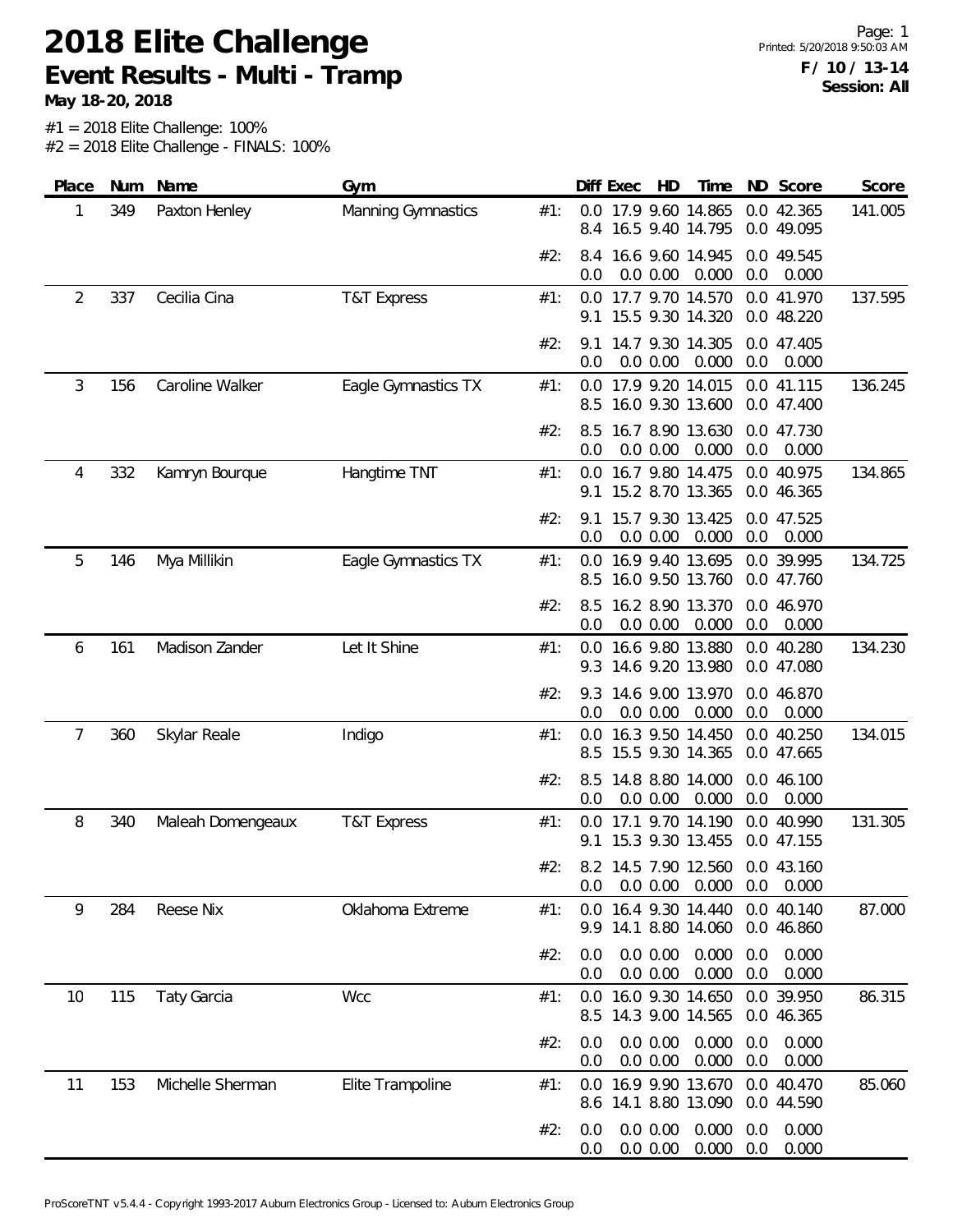**May 18-20, 2018**

| Place | Num | Name                  | Gym                      |     | Diff Exec<br>HD<br>ND Score<br>Time<br>Score                                                |
|-------|-----|-----------------------|--------------------------|-----|---------------------------------------------------------------------------------------------|
| 12    | 368 | Abigail Wentz         | Gymagic                  | #1: | 0.0 17.0 9.40 13.280<br>0.0 39.680<br>84.850<br>13.9 9.70 13.170<br>0.0 45.170<br>8.4       |
|       |     |                       |                          | #2: | 0.0 0.00<br>0.0<br>0.000<br>0.0<br>0.000<br>0.0 0.00<br>0.000<br>0.0<br>0.000<br>0.0        |
| 13    | 348 | Kaci Haschke          | Gymagic                  | #1: | 16.1 9.70 13.180<br>0.0 38.980<br>0.0<br>83.490<br>14.9 9.00 12.810<br>0.0 44.510<br>7.8    |
|       |     |                       |                          | #2: | 0.0 0.00<br>0.000<br>0.0<br>0.000<br>0.0<br>0.0<br>0.000<br>0.000<br>0.0 0.00<br>0.0        |
| 14    | 336 | Kaitlyn Caswell       | Air Extreme              | #1: | 16.0 9.20 12.710<br>0.0 37.910<br>0.0<br>83.370<br>15.3 9.20 13.160<br>0.0 45.460<br>7.8    |
|       |     |                       |                          | #2: | 0.0 0.00<br>0.000<br>0.0<br>0.0<br>0.000<br>0.0 0.00<br>0.000<br>0.0<br>0.0<br>0.000        |
| 15    | 137 | Rachel Holland        | W TX TNT EXPLOSION       | #1: | 16.4 9.20 13.300<br>38.900<br>0.0<br>0.0<br>82.320<br>14.0 8.90 12.720<br>0.0 43.420<br>7.8 |
|       |     |                       |                          | #2: | 0.0 0.00<br>0.000<br>0.000<br>0.0<br>0.0<br>0.0 0.00<br>0.000<br>0.0<br>0.000<br>0.0        |
| 16    | 326 | Savanna Cecil         | <b>Premier Athletics</b> | #1: | 15.8 9.90 12.755<br>82.070<br>0.0 38.455<br>0.0<br>14.1 9.20 12.815<br>7.5<br>0.0 43.615    |
|       |     |                       |                          | #2: | 0.000<br>0.0<br>0.0 0.00<br>0.0<br>0.000<br>0.000<br>0.0<br>0.0 0.00<br>0.000<br>0.0        |
| 17    | 327 | Shelby Noonan         | <b>Midwest Training</b>  | #1: | 16.1 9.40 13.740<br>0.0 39.240<br>0.0<br>81.485<br>7.6 13.6 8.80 12.245<br>0.0 42.245       |
|       |     |                       |                          | #2: | 0.000<br>0.0<br>0.0 0.00<br>0.0<br>0.000<br>0.0<br>0.0 0.00<br>0.000<br>0.0<br>0.000        |
| 18    | 121 | Elayna Bowe           | <b>Stars Gymnastics</b>  | #1: | 15.6 8.70 13.580<br>0.0<br>37.880<br>0.0<br>81.115<br>13.3 9.00 13.635<br>7.3<br>0.0 43.235 |
|       |     |                       |                          | #2: | 0.000<br>0.0<br>0.0 0.00<br>0.000<br>0.0<br>0.0<br>0.0 0.00<br>0.000<br>0.0<br>0.000        |
| 19    | 354 | Jenna McCarthy        | Gypsy Flyers Eagan       | #1: | 14.7 9.70 12.140<br>0.0 36.540<br>80.270<br>0.0<br>15.5 9.20 12.130<br>0.0 43.730<br>6.9    |
|       |     |                       |                          | #2: | 0.0 0.00<br>0.000<br>0.000<br>0.0<br>0.0<br>0.0 0.00<br>0.000<br>0.0<br>0.000<br>0.0        |
| 20    | 125 | Alana Cushing         | Elite Trampoline         | #1: | 0.0 15.6 9.50 12.165<br>0.0 37.265<br>79.780<br>7.0 13.7 8.80 13.015<br>0.0 42.515          |
|       |     |                       |                          | #2: | 0.0 0.00<br>0.000<br>0.0<br>0.000<br>0.0<br>0.0 0.00<br>0.000<br>0.0<br>0.000<br>0.0        |
| 21    | 130 | <b>Brinn Durocher</b> | Aspire                   | #1: | 0.0 15.3 9.00 14.110<br>0.0 38.410<br>79.555<br>11.9 8.50 12.645<br>0.0 41.145<br>8.1       |
|       |     |                       |                          | #2: | 0.0 0.00<br>0.000<br>0.0<br>0.000<br>0.0<br>0.0 0.00<br>0.000<br>0.0<br>0.000<br>0.0        |
| 22    | 257 | Josie Bain            | <b>NVG</b>               | #1: | 17.3 9.10 16.075<br>0.0 42.475<br>65.245<br>0.0<br>7.470<br>0.0 22.770<br>3.5<br>7.4 4.40   |
|       |     |                       |                          | #2: | 0.000<br>0.0 0.00<br>0.000<br>0.0<br>0.0<br>0.000<br>0.000<br>0.0 0.00<br>0.0<br>0.0        |
|       |     |                       |                          |     |                                                                                             |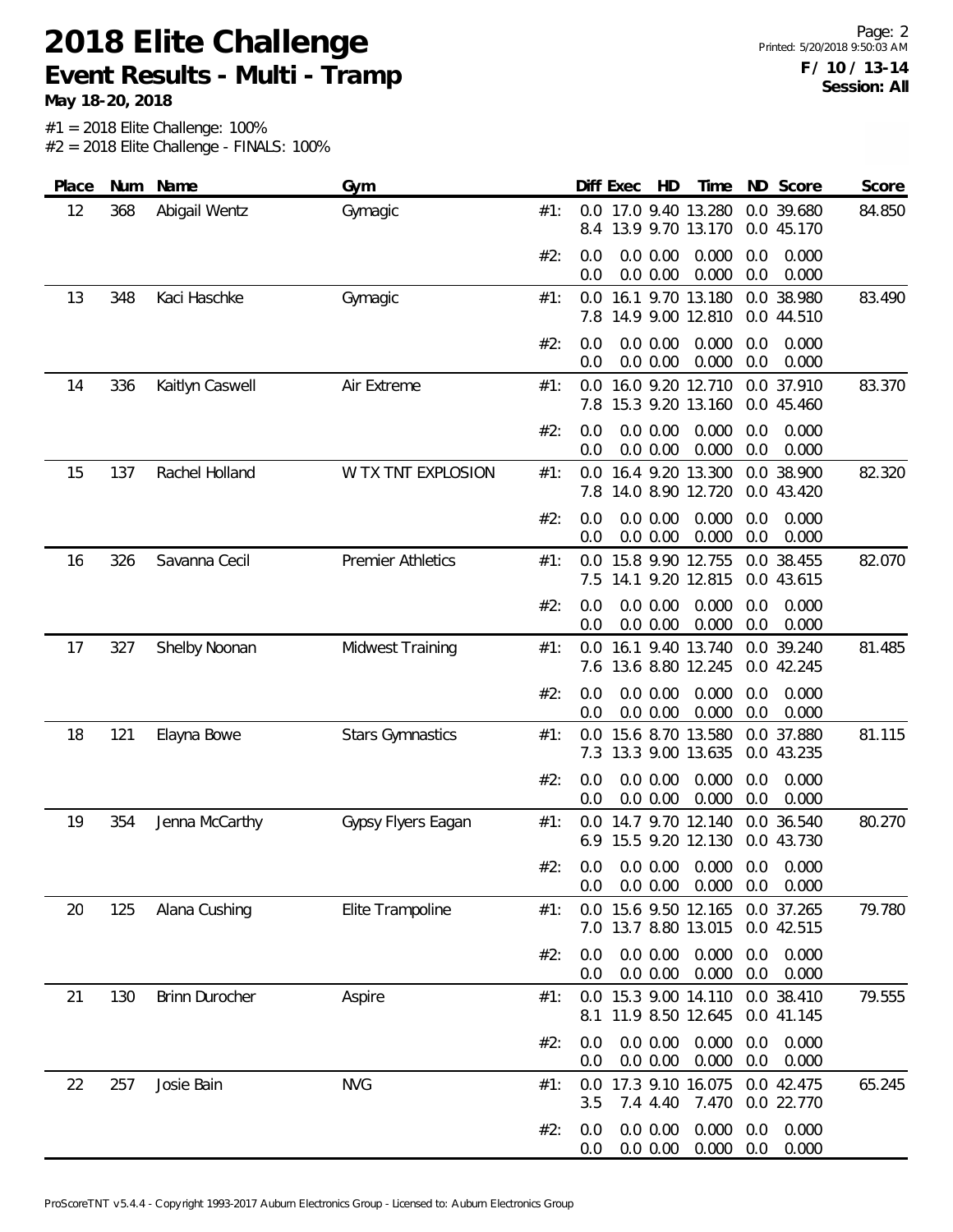**May 18-20, 2018**

| Place | <b>Num</b> | Name             | Gym          |     |                                | Diff Exec | HD.                     | Time                      |            | ND Score                 | Score  |
|-------|------------|------------------|--------------|-----|--------------------------------|-----------|-------------------------|---------------------------|------------|--------------------------|--------|
| 23    | 144        | Olivia Lanham    | Let It Shine | #1: | 0.0<br>4.9                     | 7.1       | 4.60                    | 15.2 9.30 13.715<br>7.295 |            | 0.0 38.215<br>0.0 23.895 | 62.110 |
|       |            |                  |              | #2: | 0.0<br>0.0                     |           | 0.0 0.00<br>0.0 0.00    | 0.000<br>0.000            | 0.0<br>0.0 | 0.000<br>0.000           |        |
| 24    | 352        | Katherine Hughes | <b>GKSC</b>  | #1: | $0.0^{\circ}$<br>5.2           |           | 7.7 4.90                | 15.3 8.90 11.950<br>7.030 |            | 0.0 36.150<br>0.0 24.830 | 60.980 |
|       |            |                  |              | #2: | $0.0^{\circ}$<br>0.0           |           | 0.0 0.00<br>0.0 0.00    | 0.000<br>0.000            | 0.0<br>0.0 | 0.000<br>0.000           |        |
| 25    | 331        | Giana Bianchini  | World Elite  | #1: | 0.0<br>2.3                     |           | 16.9 9.80<br>2.9 1.80   | 14.205<br>2.790           | 0.0<br>0.0 | 40.905<br>9.790          | 50.695 |
|       |            |                  |              | #2: | 0.0<br>0.0                     |           | 0.0 0.00<br>$0.0\ 0.00$ | 0.000<br>0.000            | 0.0<br>0.0 | 0.000<br>0.000           |        |
| 26    | 350        | Alexandra Hoeler | <b>GSTA</b>  | #1: | $0.0^{\circ}$<br>$1.2^{\circ}$ |           | $1.2 \, 0.90$           | 15.7 9.50 13.470<br>1.405 | 0.0        | 0.0 38.670<br>4.705      | 43.375 |
|       |            |                  |              | #2: | 0.0<br>0.0                     |           | 0.0 0.00<br>$0.0\ 0.00$ | 0.000<br>0.000            | 0.0<br>0.0 | 0.000<br>0.000           |        |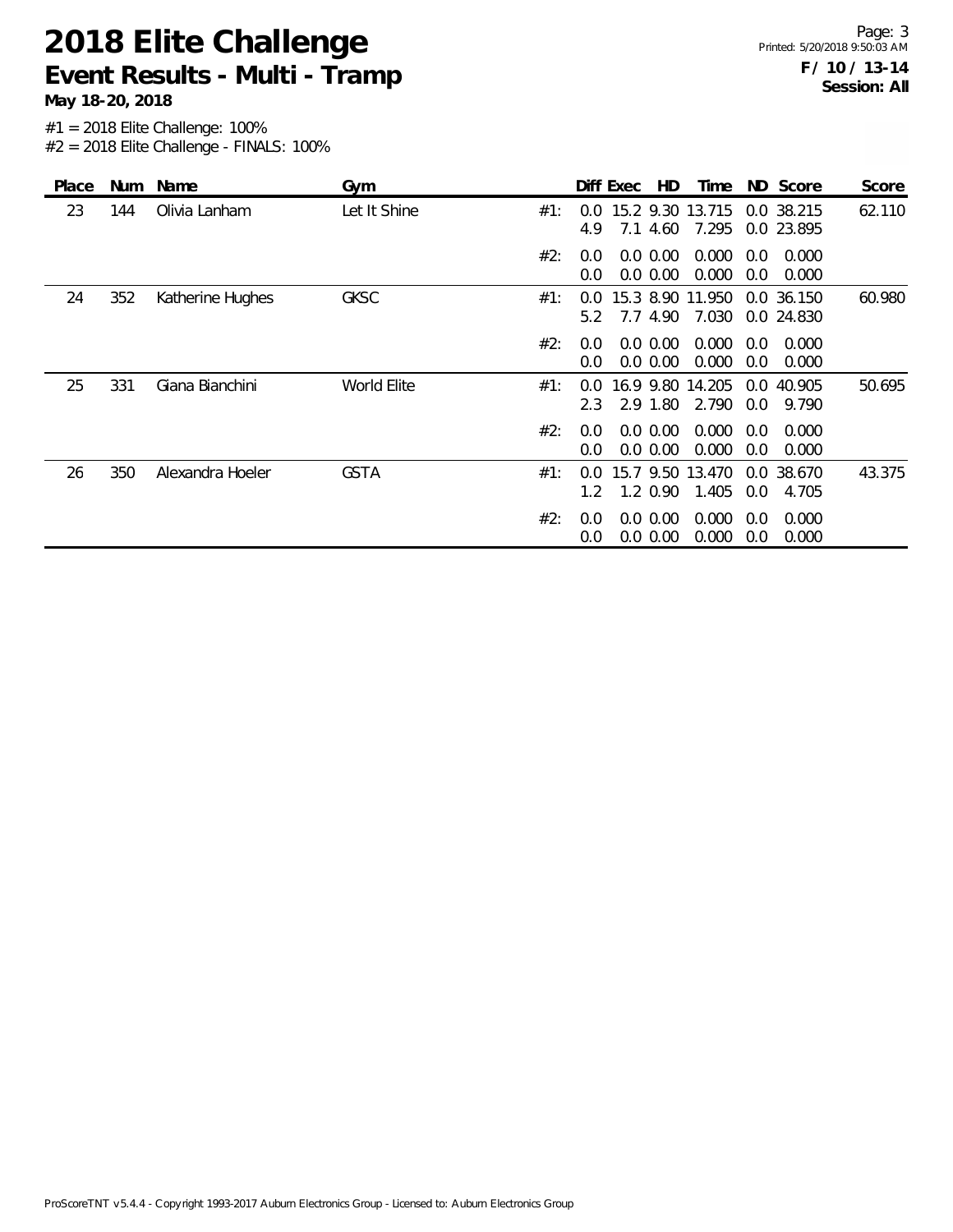**May 18-20, 2018**

| Place | Num | Name            | Gym                        |     | HD<br>ND Score<br>Diff Exec<br>Time<br>Score                                                |
|-------|-----|-----------------|----------------------------|-----|---------------------------------------------------------------------------------------------|
| 1     | 285 | Gage Sieren     | Twist and Shout            | #1: | 17.3 8.90 15.450<br>0.0<br>0.0 41.650<br>135.245<br>9.6 15.2 8.60 13.910<br>0.0 47.310      |
|       |     |                 |                            | #2: | 14.2 8.40 14.085<br>0.0 46.285<br>9.6<br>0.0 0.00<br>0.000<br>0.0<br>0.0<br>0.000           |
| 2     | 347 | Edon Hartzy     | Gymnastics Du Sol          | #1: | 16.8 8.90 13.830<br>0.0 39.530<br>133.270<br>0.0<br>15.7 8.50 13.820<br>0.0 46.520<br>8.5   |
|       |     |                 |                            | #2: | 16.2 8.60 13.920<br>0.0 47.220<br>8.5<br>0.0 0.00<br>0.0<br>0.000<br>0.0<br>0.000           |
| 3     | 261 | Cub Chivington  | Wasatch                    | #1: | 16.0 9.10 13.900<br>0.0 39.000<br>133.020<br>0.0<br>15.4 9.40 13.910<br>0.0 47.610<br>8.9   |
|       |     |                 |                            | #2: | 15.0 8.60 13.910<br>0.0 46.410<br>8.9<br>0.0 0.00<br>0.000<br>0.0<br>0.000<br>0.0           |
| 4     | 134 | Dylan Gharbaoui | So Cal TTC                 | #1: | 0.0 15.7 9.10 12.320<br>124.420<br>0.0 37.120<br>13.8 9.00 12.220<br>0.0 43.820<br>8.8      |
|       |     |                 |                            | #2: | 14.2 8.70 12.480<br>0.0 43.480<br>8.1<br>0.0 0.00<br>0.000<br>0.0<br>0.000<br>0.0           |
| 5     | 256 | Alexander Cole  | <b>Dynamite Gymnastics</b> | #1: | 0.0 15.9 9.70 12.615 -2.0 36.215<br>124.115<br>13.8 9.50 12.570<br>0.0 42.370<br>6.5        |
|       |     |                 |                            | #2: | 14.9 9.70 12.630<br>8.3<br>0.0 45.530<br>0.0 0.00<br>0.000<br>0.0<br>0.000<br>0.0           |
| 6     | 148 | Rory O'Neil     | Gypsy Flyers - MG          | #1: | 15.9 9.50 13.350<br>111.775<br>0.0 38.750<br>0.0<br>7.8 5.10<br>8.485<br>0.0 27.785<br>6.4  |
|       |     |                 |                            | #2: | 12.9 9.10 13.740<br>0.0 45.240<br>9.5<br>0.0 0.00<br>0.000<br>0.0<br>0.0<br>0.000           |
| 7     | 127 | Rowan Deakin    | World Elite                | #1: | 16.7 9.00 13.505<br>0.0 39.205<br>89.590<br>0.0<br>1.4 0.90<br>1.415<br>0.0<br>5.015<br>1.3 |
|       |     |                 |                            | #2: | 13.6 8.70 13.470<br>0.0 45.370<br>9.6<br>0.0<br>0.0 0.00<br>0.000<br>0.000<br>0.0           |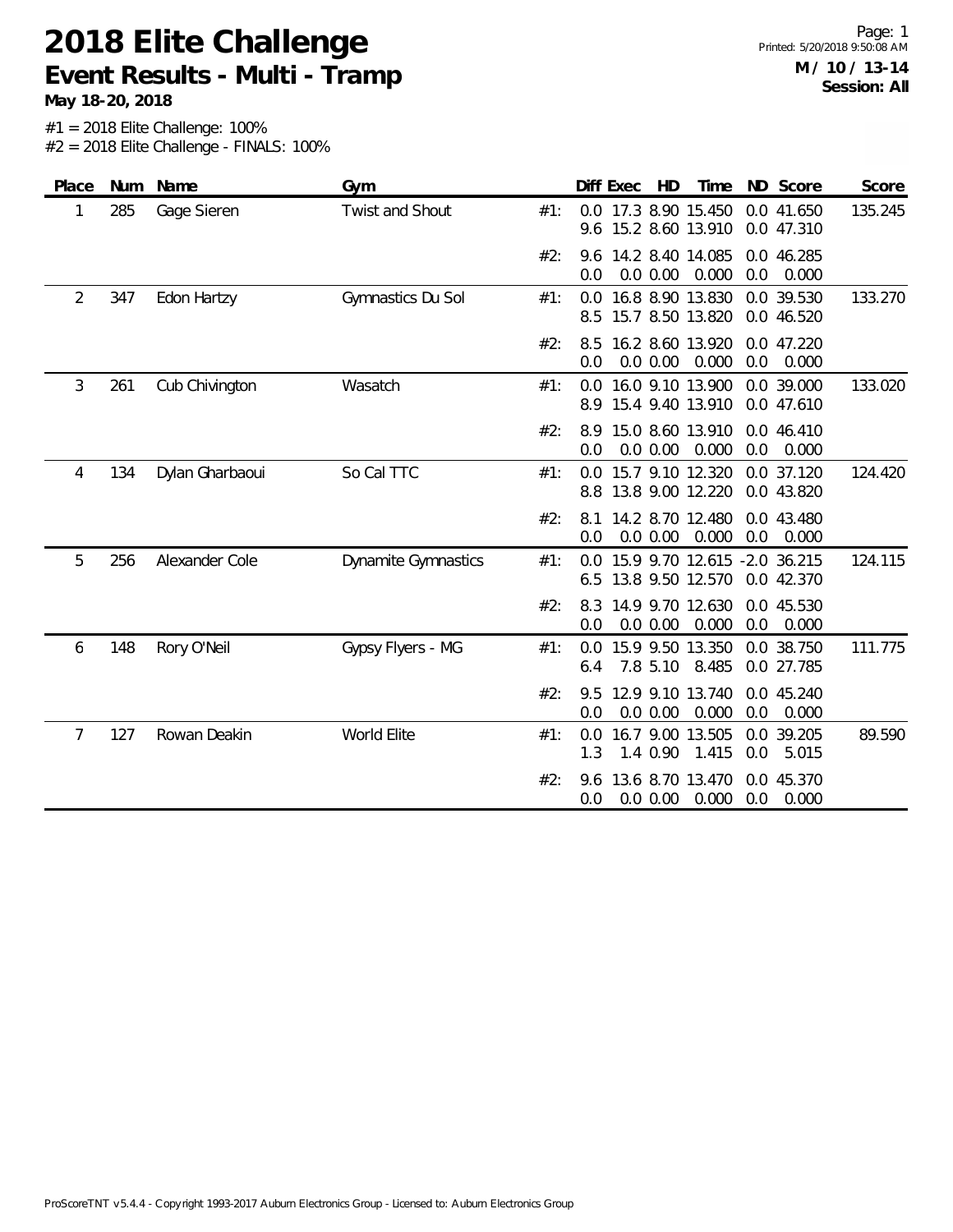**May 18-20, 2018**

| Place          |     | Num Name        | Gym                      |     | Diff Exec                                    | HD                       | Time                                 |            | ND Score                    | Score   |
|----------------|-----|-----------------|--------------------------|-----|----------------------------------------------|--------------------------|--------------------------------------|------------|-----------------------------|---------|
| 1              | 353 | Paige Loh       | Elite Trampoline         | #1: | 0.0 17.3 9.10 14.810<br>8.7                  |                          | 15.7 9.10 13.955                     |            | 0.0 41.210<br>0.0 47.455    | 134.745 |
|                |     |                 |                          | #2: | 8.3<br>0.0                                   | 0.0 0.00                 | 15.6 8.20 13.980<br>0.000            | 0.0        | 0.0 46.080<br>0.000         |         |
| $\overline{2}$ | 366 | Emma Straker    | Air Sports               | #1: | 0.0 17.0 8.40 13.940<br>8.1                  |                          | 15.8 9.00 13.430                     |            | 0.0 39.340<br>0.0 46.330    | 131.175 |
|                |     |                 |                          | #2: | 8.1<br>0.0                                   | 0.0 0.00                 | 15.3 8.70 13.405<br>0.000            | 0.0        | 0.0 45.505<br>0.000         |         |
| 3              | 128 | Mary DesJardins | <b>MJM Studios</b>       | #1: | 0.0<br>8.6 14.9 9.20 13.765                  |                          | 16.1 9.10 13.820                     |            | 0.0 39.020<br>0.0 46.465    | 130.345 |
|                |     |                 |                          | #2: | 8.6 14.1 8.60 13.560<br>0.0                  | 0.0 0.00                 | 0.000                                | 0.0        | 0.0 44.860<br>0.000         |         |
| 4              | 296 | Tia Taylor      | <b>Premier Athletics</b> | #1: | $0.0^{\circ}$<br>8.3                         |                          | 16.9 9.90 14.315<br>15.2 8.80 14.560 |            | 0.0 41.115<br>0.0 46.860    | 126.075 |
|                |     |                 |                          | #2: | 6.5<br>0.0                                   | 0.0 0.00                 | 12.6 7.20 11.800<br>0.000            | 0.0        | 0.0 38.100<br>0.000         |         |
| 5              | 364 | Sharon Sheyman  | Tornado Sport Club       | #1: | 0.0 16.7 9.40 14.005<br>9.0 13.3 9.00 13.625 |                          |                                      |            | 0.0 40.105<br>0.0 44.925    | 125.585 |
|                |     |                 |                          | #2: | 7.1<br>0.0                                   | 0.0 0.00                 | 13.9 7.50 12.055<br>0.000            | 0.0        | 0.0 40.555<br>0.000         |         |
| 6              | 143 | Elise Kinyanjui | <b>Silver Stars</b>      | #1: | 0.0<br>7.7 14.3 8.90 14.925                  |                          | 15.7 8.90 14.675                     |            | 0.0 39.275<br>$-0.2$ 45.625 | 125.365 |
|                |     |                 |                          | #2: | 6.5<br>0.0                                   | 0.0 0.00                 | 13.2 7.50 13.265<br>0.000            | 0.0        | 0.0 40.465<br>0.000         |         |
| 7              | 122 | Brenna Busch    | Gypsy Flyers - MG        | #1: | 0.0<br>8.2                                   |                          | 16.6 9.30 13.530<br>15.0 8.90 14.025 |            | 0.0 39.430<br>0.0 46.125    | 90.700  |
|                |     |                 |                          | #2: | 1.3<br>0.0                                   | 1.5 0.90<br>0.0 0.00     | 1.445<br>0.000                       | 0.0<br>0.0 | 5.145<br>0.000              |         |
| 8              | 330 | Cecelia Bernard | Airborne Colorado        | #1: | 0.0<br>8.5                                   |                          | 16.1 9.30 14.060<br>13.8 8.90 14.165 | 0.0        | 39.460<br>0.0 45.365        | 84.825  |
|                |     |                 |                          | #2: | 0.0<br>0.0                                   | $0.0\, 0.00$<br>0.0 0.00 | 0.000<br>0.000                       | 0.0<br>0.0 | 0.000<br>0.000              |         |
| 9              | 147 | Gloriana O'Neil | Gypsy Flyers - MG        | #1: | 0.0<br>7.6 14.8 9.20 13.050                  |                          | 16.3 9.70 12.865                     |            | 0.0 38.865<br>0.0 44.650    | 83.515  |
|                |     |                 |                          | #2: | 0.0<br>0.0                                   | 0.0 0.00<br>0.0 0.00     | 0.000<br>0.000                       | 0.0<br>0.0 | 0.000<br>0.000              |         |
| 10             | 367 | Brysann Vaughn  | Air Extreme              | #1: | 0.0<br>7.2                                   |                          | 16.5 9.30 13.465<br>13.5 9.10 13.580 |            | 0.0 39.265<br>0.0 43.380    | 82.645  |
|                |     |                 |                          | #2: | 0.0<br>0.0                                   | 0.0 0.00<br>0.0 0.00     | 0.000<br>0.000                       | 0.0<br>0.0 | 0.000<br>0.000              |         |
| 11             | 295 | Ayanna Albright | <b>Premier Athletics</b> | #1: | 0.0<br>7.0 14.5 9.50 13.165                  |                          | 15.1 9.50 12.780                     |            | 0.0 37.380<br>0.0 44.165    | 81.545  |
|                |     |                 |                          | #2: | 0.0<br>0.0                                   | 0.0 0.00<br>0.0 0.00     | 0.000<br>0.000                       | 0.0<br>0.0 | 0.000<br>0.000              |         |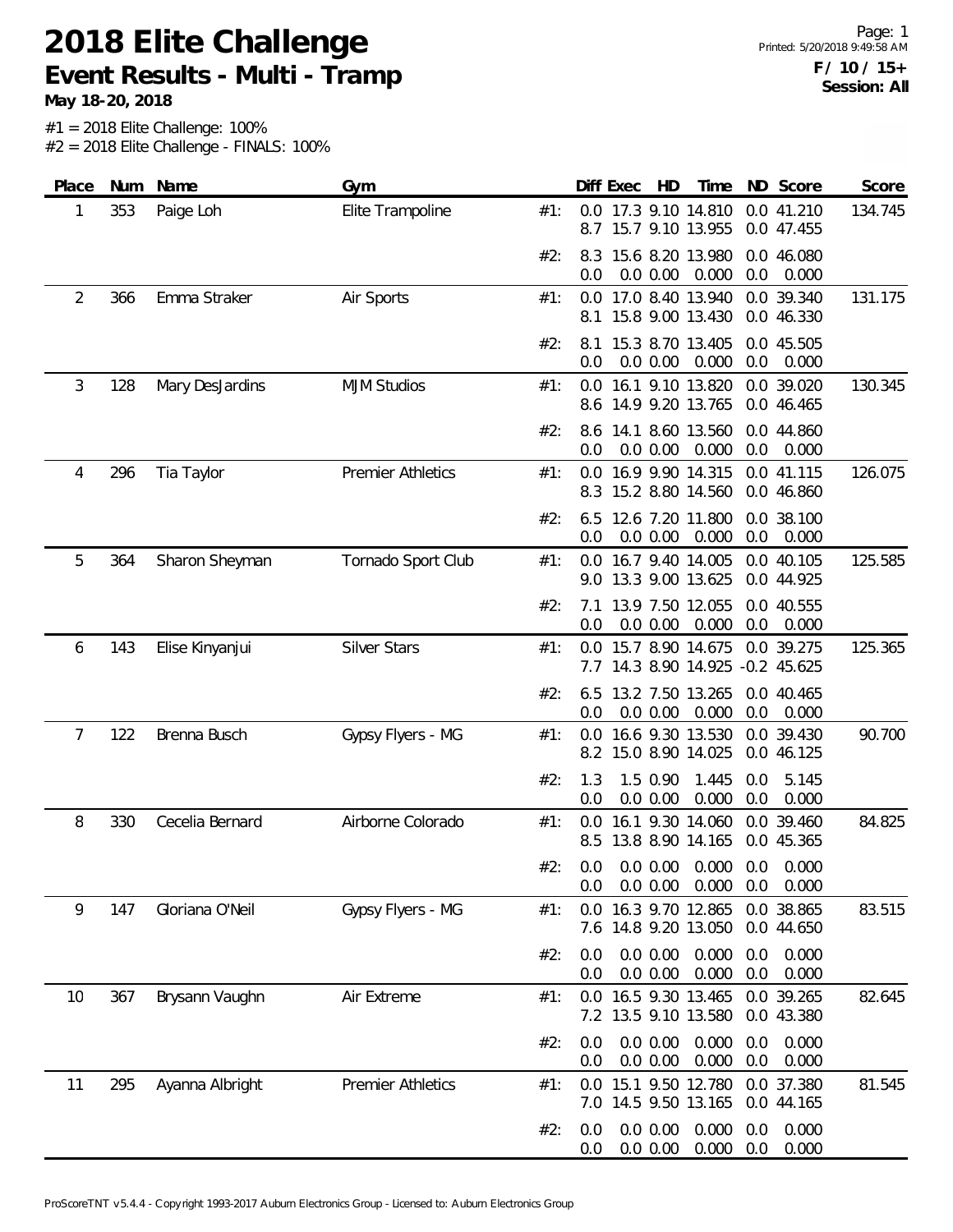**May 18-20, 2018**

Page: 2 Printed: 5/20/2018 9:49:58 AM **F / 10 / 15+ Session: All**

| Place | Num | Name                 | Gym                 |     | Diff Exec  | HD                                               | Time           |            | ND Score                 | Score  |
|-------|-----|----------------------|---------------------|-----|------------|--------------------------------------------------|----------------|------------|--------------------------|--------|
| 12    | 149 | Katherine Omo-Osagie | Infinite Bounds     | #1: |            | 0.0 17.3 9.30 15.820<br>7.6 11.4 7.80 12.130     |                |            | 0.0 42.420<br>0.0 38.930 | 81.350 |
|       |     |                      |                     | #2: | 0.0<br>0.0 | 0.0 0.00<br>0.0 0.00                             | 0.000<br>0.000 | 0.0<br>0.0 | 0.000<br>0.000           |        |
| 13    | 239 | Mikaela Hunter       | Team Legacy         | #1: | 8.7        | 0.0 14.8 9.10 13.545<br>12.4 9.00 13.655         |                |            | 0.0 37.445<br>0.0 43.755 | 81.200 |
|       |     |                      |                     | #2: | 0.0<br>0.0 | 0.0 0.00<br>0.0 0.00                             | 0.000<br>0.000 | 0.0<br>0.0 | 0.000<br>0.000           |        |
| 14    | 101 | Emma Grace Brown     | <b>GKSC</b>         | #1: | 0.0        | 15.5 9.40 14.125<br>7.5 13.4 8.50 12.625         |                |            | 0.0 39.025<br>0.0 42.025 | 81.050 |
|       |     |                      |                     | #2: | 0.0<br>0.0 | 0.0 0.00<br>0.0 0.00                             | 0.000<br>0.000 | 0.0<br>0.0 | 0.000<br>0.000           |        |
| 15    | 351 | Alex Holland         | Tornado Sport Club  | #1: | 0.0<br>5.7 | 16.6 9.40 13.435<br>15.2 9.60 13.045 -2.0 41.545 |                | 0.0        | 39.435                   | 80.980 |
|       |     |                      |                     | #2: | 0.0<br>0.0 | 0.0 0.00<br>0.0 0.00                             | 0.000<br>0.000 | 0.0<br>0.0 | 0.000<br>0.000           |        |
| 16    | 120 | Amanda Binger        | KC Trampoline Club  | #1: |            | 0.0 14.4 9.70 13.705<br>6.6 13.6 8.10 13.665     |                |            | 0.0 37.805<br>0.0 41.965 | 79.770 |
|       |     |                      |                     | #2: | 0.0<br>0.0 | 0.0 0.00<br>0.0 0.00                             | 0.000<br>0.000 | 0.0<br>0.0 | 0.000<br>0.000           |        |
| 17    | 342 | Kassidy Gardner      | SGT                 | #1: | 0.0<br>5.1 | 15.5 9.10 13.975<br>12.5 7.50 11.215             |                |            | 0.0 38.575<br>0.0 36.315 | 74.890 |
|       |     |                      |                     | #2: | 0.0<br>0.0 | 0.0 0.00<br>0.0 0.00                             | 0.000<br>0.000 | 0.0<br>0.0 | 0.000<br>0.000           |        |
| 18    | 151 | <b>Betty Reed</b>    | <b>SGA Ballard</b>  | #1: | 0.0<br>4.0 | 16.3 9.20 15.515<br>5.7 3.40                     | 6.020          |            | 0.0 41.015<br>0.0 19.120 | 60.135 |
|       |     |                      |                     | #2: | 0.0<br>0.0 | 0.0 0.00<br>0.0 0.00                             | 0.000<br>0.000 | 0.0<br>0.0 | 0.000<br>0.000           |        |
| 19    | 129 | Abby Dunham          | Top Star            | #1: | 0.0<br>3.4 | 16.2 8.90 14.570<br>3.6 2.40                     | 4.310          |            | 0.0 39.670<br>0.0 13.710 | 53.380 |
|       |     |                      |                     | #2: | 0.0<br>0.0 | 0.0 0.00<br>0.0 0.00                             | 0.000<br>0.000 | 0.0<br>0.0 | 0.000<br>0.000           |        |
| 20    | 112 | Caroline Hudson      | SGT                 | #1: | 0.0<br>8.2 | 3.4 1.70<br>14.2 9.00 13.465                     | 2.820          | 0.0        | 7.920<br>0.0 44.865      | 52.785 |
|       |     |                      |                     | #2: | 0.0<br>0.0 | 0.0 0.00<br>0.0 0.00                             | 0.000<br>0.000 | 0.0<br>0.0 | 0.000<br>0.000           |        |
| 21    | 135 | Elli Harris          | <b>Ultimate Air</b> | #1: | 0.0<br>7.6 | 1.5 1.00<br>14.1 8.60 14.705                     | 1.530          | 0.0        | 4.030<br>0.0 45.005      | 49.035 |
|       |     |                      |                     | #2: | 0.0<br>0.0 | 0.0 0.00<br>0.0 0.00                             | 0.000<br>0.000 | 0.0<br>0.0 | 0.000<br>0.000           |        |
| 22    | 338 | Hannah Crosby        | Springtime T&T      | #1: | 0.0<br>1.1 | 16.0 9.40 13.765<br>1.3 1.00                     | 1.385          | 0.0        | 0.0 39.165<br>4.785      | 43.950 |
|       |     |                      |                     | #2: | 0.0<br>0.0 | 0.0 0.00<br>0.0 0.00                             | 0.000<br>0.000 | 0.0<br>0.0 | 0.000<br>0.000           |        |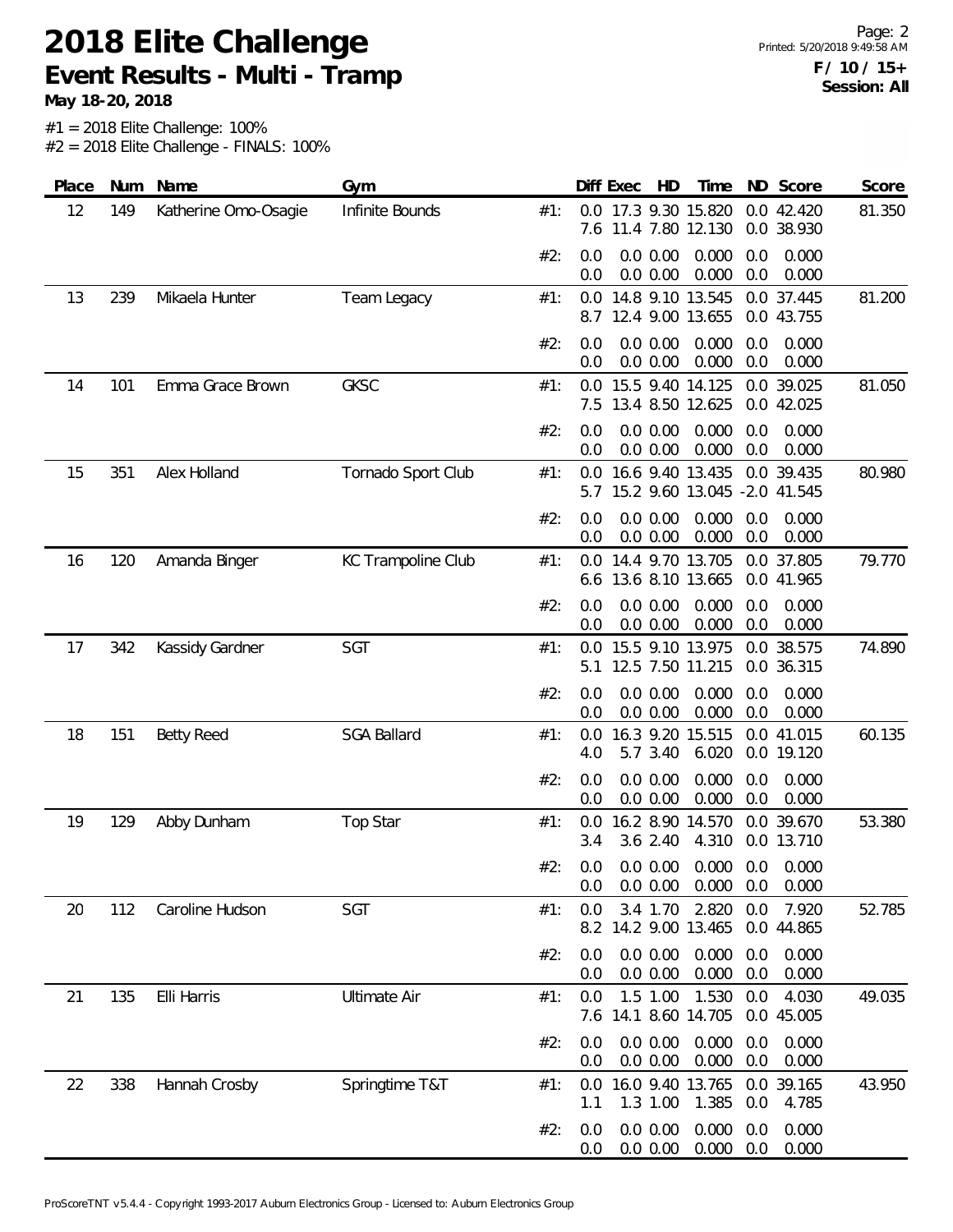**May 18-20, 2018**

| Place | Num Name           | Gvm        |               | Diff Exec HD |               |                                                | Time ND Score                           | Score  |
|-------|--------------------|------------|---------------|--------------|---------------|------------------------------------------------|-----------------------------------------|--------|
| 23    | 343 Caidyn Garrett | Airbenders |               |              |               | 1.3 1.2 0.80 1.530 0.0 4.830                   | $\#1$ : 0.0 15.9 9.00 14.215 0.0 39.115 | 43.945 |
|       |                    |            | $0.0^{\circ}$ |              | $0.0 \, 0.00$ | #2: 0.0 0.0 0.00 0.000 0.00 0.000<br>0.000 0.0 | 0.000                                   |        |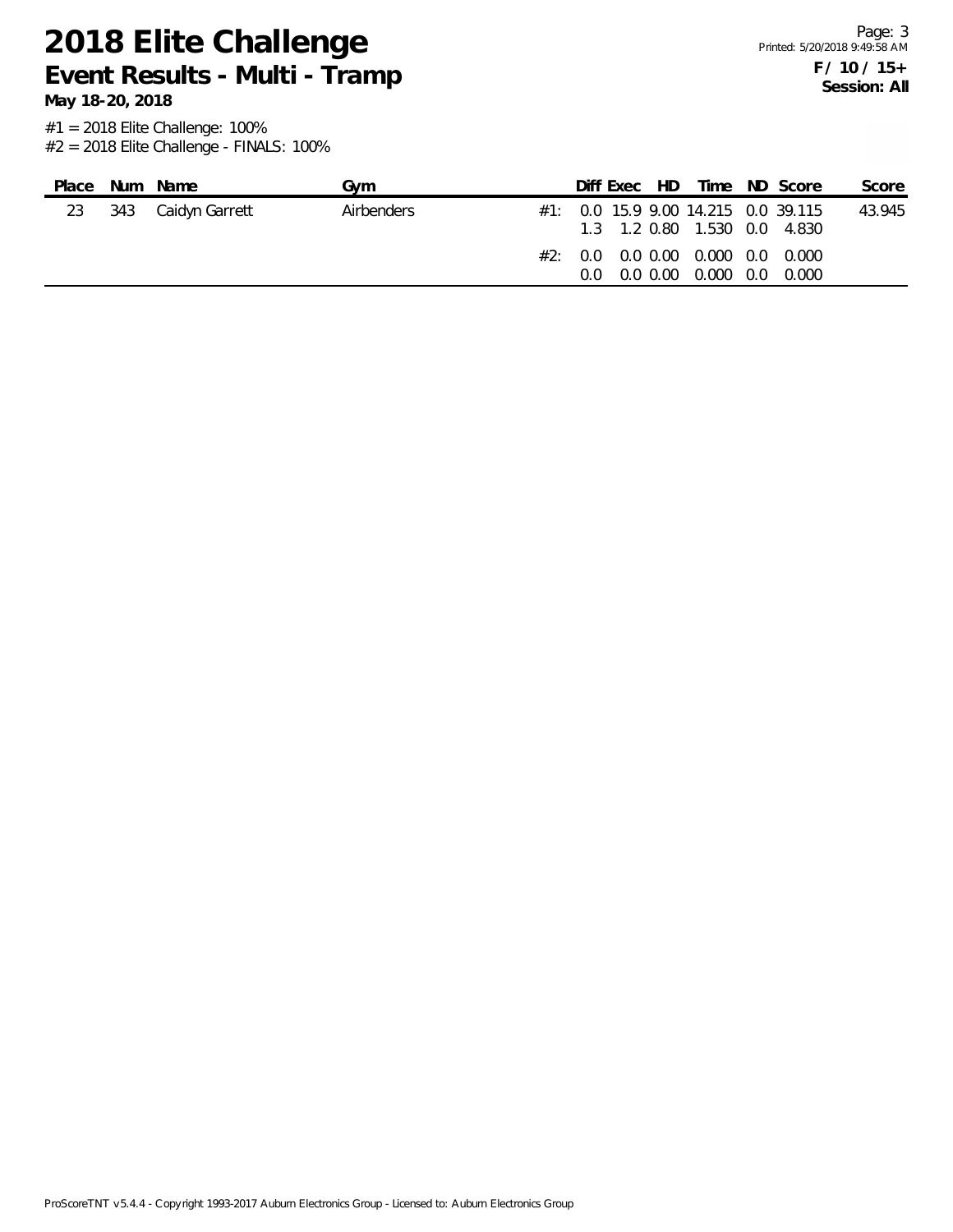**May 18-20, 2018**

| Place          |     | Num Name            | Gym                       |     |                   | Diff Exec | HD                   | Time                                      |            | ND Score                 | Score   |
|----------------|-----|---------------------|---------------------------|-----|-------------------|-----------|----------------------|-------------------------------------------|------------|--------------------------|---------|
| 1              | 104 | Smith Light         | <b>Texas Champion</b>     | #1: | 10.9 <sup>°</sup> |           |                      | 0.0 17.1 9.40 14.645<br>15.9 9.20 14.350  |            | 0.0 41.145<br>0.0 50.350 | 140.680 |
|                |     |                     |                           |     | 0.0               |           | 0.0 0.00             | #2: 10.9 15.3 9.00 13.985<br>0.000        | 0.0        | 0.0 49.185<br>0.000      |         |
| $\overline{2}$ | 140 | Merrill Hunter      | Team Legacy               | #1: | 9.1               |           |                      | 0.0 16.6 9.40 15.110<br>15.5 9.50 14.975  |            | 0.0 41.110<br>0.0 49.075 | 138.030 |
|                |     |                     |                           | #2: | 9.1<br>0.0        |           | 0.0 0.00             | 15.2 8.70 14.845<br>0.000                 | 0.0        | 0.0 47.845<br>0.000      |         |
| 3              | 223 | <b>Tate Simmons</b> | <b>Amplify Gymnastics</b> | #1: | 0.0               |           |                      | 16.9 9.80 14.835<br>9.8 14.5 8.70 14.145  |            | 0.0 41.535<br>0.0 47.145 | 136.020 |
|                |     |                     |                           |     | #2: 10.1<br>0.0   |           | 0.0 0.00             | 14.3 8.70 14.240<br>0.000                 | 0.0        | 0.0 47.340<br>0.000      |         |
| 4              | 359 | Jonathon Purdum     | Airbenders                | #1: | 0.0<br>9.0        |           |                      | 16.5 9.60 15.145<br>14.9 9.20 14.725      |            | 0.0 41.245<br>0.0 47.825 | 134.275 |
|                |     |                     |                           | #2: | 9.0<br>0.0        |           | 0.0 0.00             | 13.3 8.60 14.305<br>0.000                 | 0.0        | 0.0 45.205<br>0.000      |         |
| 5              | 154 | Aaron Sheyman       | Tornado Sport Club        | #1: | 8.5               |           |                      | 0.0 17.1 9.50 13.200<br>15.5 9.00 13.685  |            | 0.0 39.800<br>0.0 46.685 | 134.195 |
|                |     |                     |                           | #2: | 8.5<br>0.0        |           | 0.0 0.00             | 16.6 8.90 13.710<br>0.000                 | 0.0        | 0.0 47.710<br>0.000      |         |
| 6              | 124 | Chris Castiglione   | American Airborne         | #1: | 0.0               |           |                      | 17.2 9.30 16.280<br>10.5 14.1 8.70 15.335 |            | 0.0 42.780<br>0.0 48.635 | 126.355 |
|                |     |                     |                           | #2: | 0.0               |           | 0.0 0.00             | 7.2 11.1 6.00 10.640<br>0.000             | 0.0        | 0.0 34.940<br>0.000      |         |
| 7              | 158 | Spencer Woll        | Springtime T&T            | #1: | 0.0<br>9.9        |           |                      | 16.8 9.40 16.210<br>15.3 9.60 15.190      |            | 0.0 42.410<br>0.0 49.990 | 112.845 |
|                |     |                     |                           | #2: | 5.0<br>0.0        |           | 5.8 3.60<br>0.0 0.00 | 6.045<br>0.000                            | 0.0        | 0.0 20.445<br>0.000      |         |
| 8              | 117 | Austin Banghart     | Old Pueblo                | #1: | 0.0               |           |                      | 16.0 9.30 14.645<br>9.4 14.3 9.30 14.075  |            | 0.0 39.945<br>0.0 47.075 | 92.225  |
|                |     |                     |                           | #2: | 0.0               |           | 0.0 0.00             | 1.3 1.4 1.00 1.505 0.0<br>0.000           | 0.0        | 5.205<br>0.000           |         |
| 9              | 106 | David Sulistyo      | Gypsy Flyers Eagan        | #1: | 0.0<br>9.1        |           |                      | 15.7 9.60 14.360<br>14.4 9.10 13.930      |            | 0.0 39.660<br>0.0 46.530 | 86.190  |
|                |     |                     |                           | #2: | 0.0<br>0.0        |           | 0.0 0.00<br>0.0 0.00 | 0.000<br>0.000                            | 0.0<br>0.0 | 0.000<br>0.000           |         |
| 10             | 160 | Jack Yerxa          | Gypsy Flyers - MG         | #1: | 0.0               |           |                      | 16.5 9.80 14.090<br>7.9 14.5 9.30 13.900  |            | 0.0 40.390<br>0.0 45.600 | 85.990  |
|                |     |                     |                           | #2: | 0.0<br>0.0        |           | 0.0 0.00<br>0.0 0.00 | 0.000<br>0.000                            | 0.0<br>0.0 | 0.000<br>0.000           |         |
| 11             | 111 | Dominic Dumas       | Flip Shop                 | #1: | 0.0               |           |                      | 16.4 9.40 13.665<br>9.7 13.6 8.90 13.765  |            | 0.0 39.465<br>0.0 45.965 | 85.430  |
|                |     |                     |                           | #2: | 0.0<br>0.0        |           | 0.0 0.00<br>0.0 0.00 | 0.000<br>0.000                            | 0.0<br>0.0 | 0.000<br>0.000           |         |